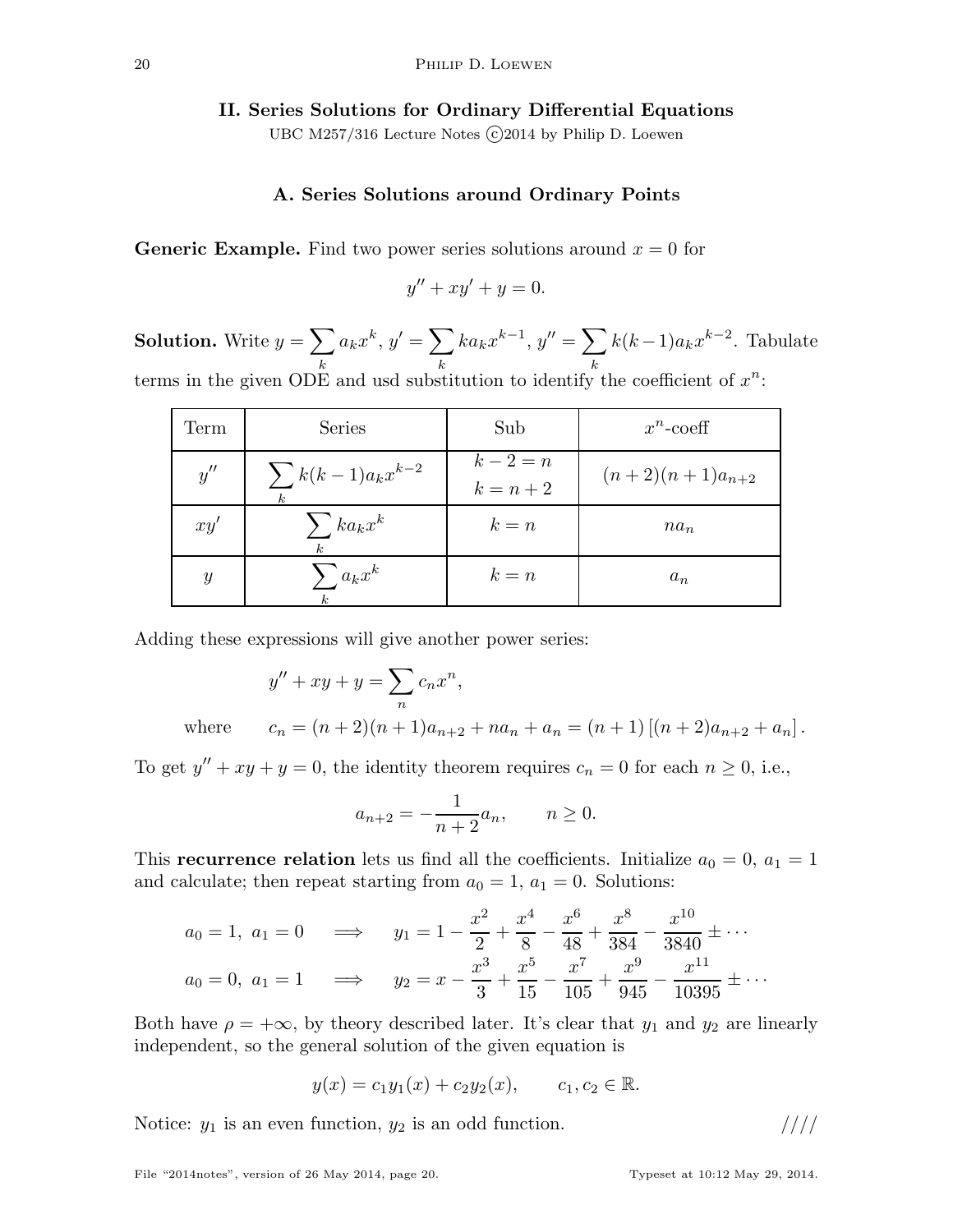**Theorem.** If functions p and q are analytic at  $x_0$ , then the differential equation

$$
y''(x) + p(x)y'(x) + q(x)y(x) = 0
$$
\n(1)

has two linearly independent solutions  $y_1$  and  $y_2$ . Each has the form

$$
y(x) = \sum_{k=0}^{\infty} a_k (x - x_0)^k
$$
,

and each has a radius of convergence that satisfies

$$
\rho(y; x_0) \geq \min \left\{ \rho(p; x_0), \, \rho(q; x_0) \right\}.
$$

Calculation. To find the two solutions mentioned in the Theorem,

- (i) Confirm that the theorem applies, by comparing the given equation to prototype (1). To do this, transform the equation into standard form and then verify that the resulting coefficient functions p and q really are analytic at  $x_0$ .
- (ii) Reorganize the given equation to clear fractions if possible. Then expand all coefficients in power series centred at  $x_0$ .
- (iii) Postulate a series-form solution in the form promised by the theorem. Write, explicitly,

$$
y = \sum_{k=0}^{\infty} a_k (x - x_0)^k.
$$

Plug this series form for y into (1), and use algebraic methods to reshape the left side of (1) into a power series:

$$
y''(x) + p(x)y'(x) + q(x)y(x) = \sum_{n=0}^{\infty} c_n(x - x_0)^n.
$$
 (2)

Expect each coefficient  $c_n$  to be a linear combination of the (unknown) coefficients  $a_k$  in the postulated form for y. (*Error Control*: It is imperative that each  $c_n$  be independent of x.)

- (iv) Together, equations (1) and (2) require  $c_n = 0$  for each n. Use this to derive a recurrence relation between the coefficients  $a_k$ . (*Error Control*: A correctlyformulated recurrence relation will not contain the independent variable  $x$ .
- (v) Choose  $a_0 = 1$  and  $a_1 = 0$  and use the recurrence relation to produce specific values for  $a_2, a_3, \ldots$ , in the first solution

$$
y_1(x) = 1 + 0(x - x_0) + a_2(x - x_0)^2 + a_3(x - x_0)^3 + \cdots
$$

Then choose  $a_0 = 0$  and  $a_1 = 1$  and use the recurrence relation again to produce new values for  $a_2, a_3, \ldots$ , in the second solution

$$
y_2(x) = 0 + (x - x_0) + a_2(x - x_0)^2 + a_3(x - x_0)^3 + \cdots
$$

Note that  $y_1(x_0) = 1, y'_1$  $y_1'(x_0) = 0$ , while  $y_2(x_0) = 0$ ,  $y_2'$  $y_2'(x_0)=1.$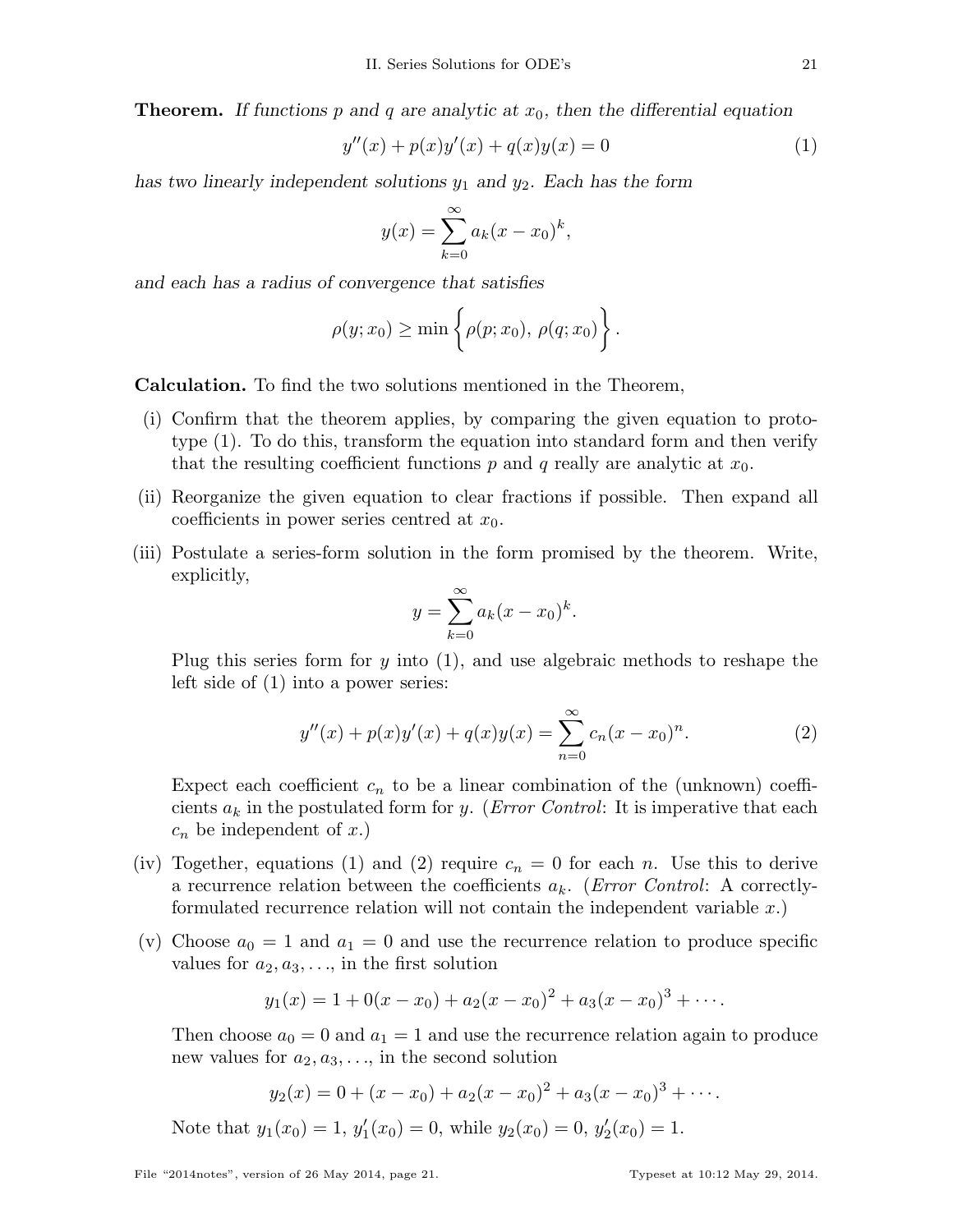Indexing Observation. The derivative formula

$$
\frac{d}{dx}\left[\sum_{k} a_k(x-x_0)^k\right] = \sum_{k} ka_k(x-x_0)^{k-1}
$$

holds whenever  $x \neq x_0$  for summation over any finite collection of integers k (allowing  $k > 0, k = 0$ , and  $k < 0$ . It remains valid for sums over all integers k in regions where the corresponding series converge. [General series of this form are called Laurent series. They are discussed in detail in courses on complex analysis like UBC Math 300.] Working with Laurent Series instead of Taylor Series sounds more general and more difficult, but in fact it saves work for us. We can safely write sums over all integers k, and then simply remember that for a power series,

$$
a_k = 0 \text{ for all } k < 0.
$$

This way we don't have to pay special attention to the initial indices in the power series. (Many textbooks waste a lot of effort on this.)

**Example.** Find two linearly independent solutions valid near  $x_0 = 1$ :

$$
xy'' + y' + xy = 0.
$$
 (†)

**Solution.** Dividing by x produces the standard form

$$
y'' + \left(\frac{1}{x}\right)y' + y = 0,\tag{\ddagger}
$$

in which we see that the coefficients have just one complex singularity, namely,  $x = 0$ . This lies a distance 1 from the given expansion centre  $x_0 = 1$ , so we can be certain that power series solutions of the desired form exist and have radius of convergence at least 1. (In symbols,  $\rho \geq 1$ .)

We seek solutions in the form  $y = \sum_k a_k(x-1)^k$ , with  $a_k = 0$  whenever  $k < 0$ . Substitution into the standard form  $(\ddagger)$  is nasty: the fraction-free form  $(\dagger)$  given in the question is easier to handle. But even here, some further processing is required. Transform the coefficients of  $y''$  and of  $y$  using

$$
x = 1 + (x - 1).
$$

This is step (ii) in the recipe given above, where we replace the coefficient functions with their power series in the quantity  $(x - 1)$ . This produces a five-term equation in which substitution works cleanly:

$$
0 = y + (x - 1)y + y' + y'' + (x - 1)y''.
$$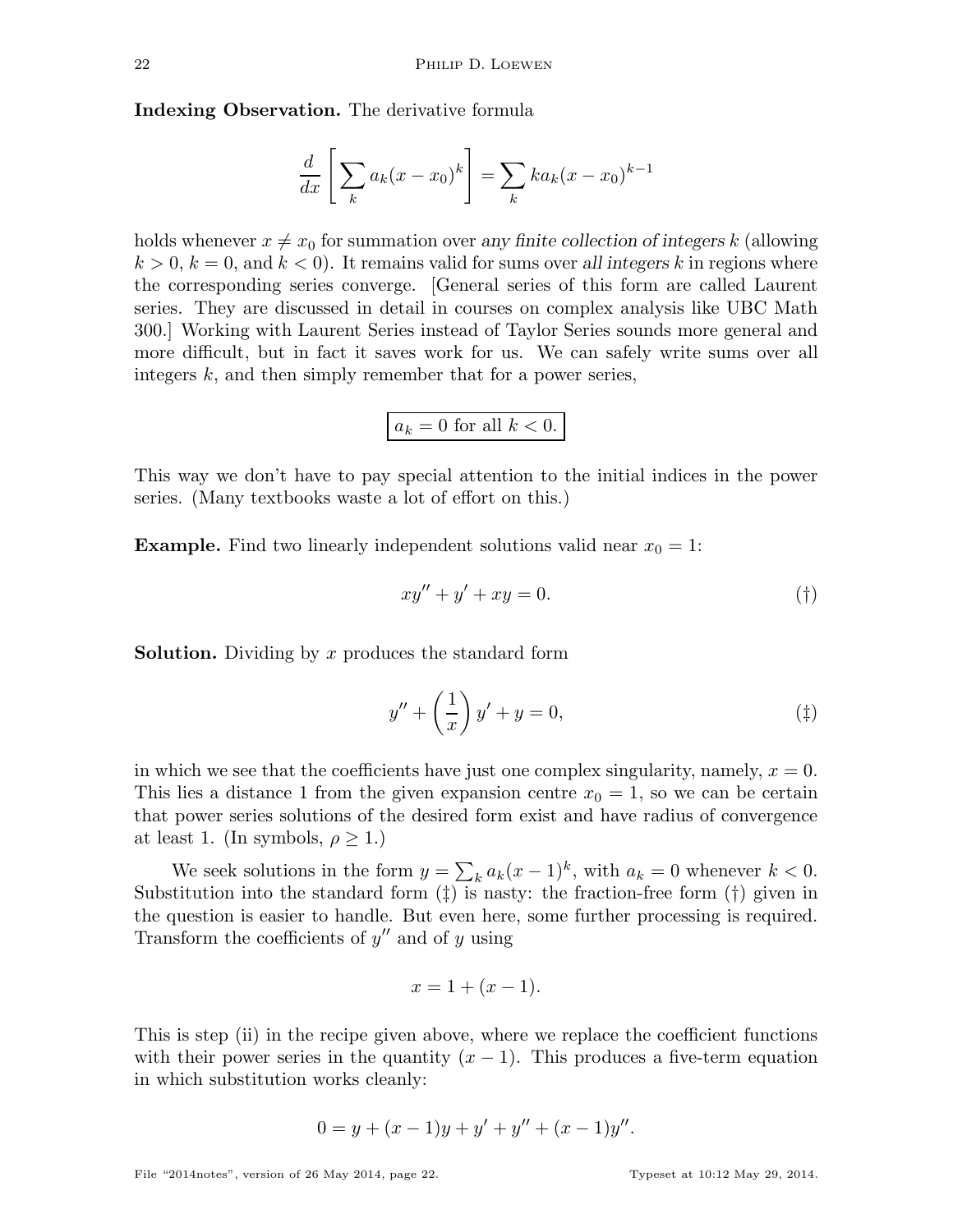| Term          | Series                                       | Sub                | $(x-1)^n$ -coeff    |
|---------------|----------------------------------------------|--------------------|---------------------|
| $\mathcal{Y}$ | $\sum a_k(x-1)^k$<br>$\mathbf{k}$            | $k = n$            | $a_n$               |
| $(x-1)y$      | $\sum a_k(x-1)^{k+1}$                        | $k+1=n$<br>$k=n-1$ | $a_{n-1}$           |
| y'            | $\sum_{k} k a_k (x-1)^{k-1}$<br>$\mathbf{k}$ | $k-1=n$<br>$k=n+1$ | $(n+1)a_{n+1}$      |
| y''           | $\sum k(k-1)a_k(x-1)^{k-2}$                  | $k-2=n$<br>$k=n+2$ | $(n+2)(n+1)a_{n+2}$ |
| $(x-1)y''$    | $\sum k(k-1)a_kx^{k-1}$                      | $k-1=n$<br>$k=n+1$ | $(n+1)na_{n+1}$     |

Plugging the postulated solution into the ODE gives the terms tabulated below.

Adding these expressions will give a single power series for the derivative combination in the given ODE:

$$
xy + y' + xy'' = \sum_{n} c_n (x - 1)^n,
$$

in which  $c_n$  is the sum of the terms in the rightmost column above, namely,

$$
c_n = (n+2)(n+1)a_{n+2} + (n+1)^2 a_{n+1} + a_n + a_{n-1}.
$$

But to satisfy (†), we need  $c_n = 0$  for each n, i.e.,

$$
(n+2)(n+1)a_{n+2} + (n+1)^2 a_{n+1} + a_n + a_{n-1} = 0.
$$

For  $n \geq 0$  this gives the recurrence relation

$$
a_{n+2} = -\frac{(n+1)^2 a_{n+1} + a_n + a_{n-1}}{(n+2)(n+1)}.
$$
 (R)

Choose  $a_0 = 1, a_1 = 0$  to get one solution using  $(R)$ , recalling that  $a_{-1} = 0$ :

$$
n = 0: \t a_2 = -\frac{a_1 + a_0 + 0}{(2)(1)} = -\frac{1}{2},
$$
  
\n
$$
n = 1: \t a_3 = -\frac{4a_2 + a_1 + a_0}{(3)(2)} = -\frac{-2 + 0 + 1}{(3)(2)} = \frac{1}{6},
$$
  
\n
$$
n = 2: \t a_4 = -\frac{9a_3 + a_2 + a_1}{(4)(3)} = \dots = -\frac{1}{12}, \text{ etc.}
$$

This gives one solution,

$$
y_1(x) = 1 - \frac{1}{2}(x-1)^2 + \frac{1}{6}(x-1)^3 - \frac{1}{12}(x-1)^4 + \frac{1}{12}(x-1)^5 + \cdots
$$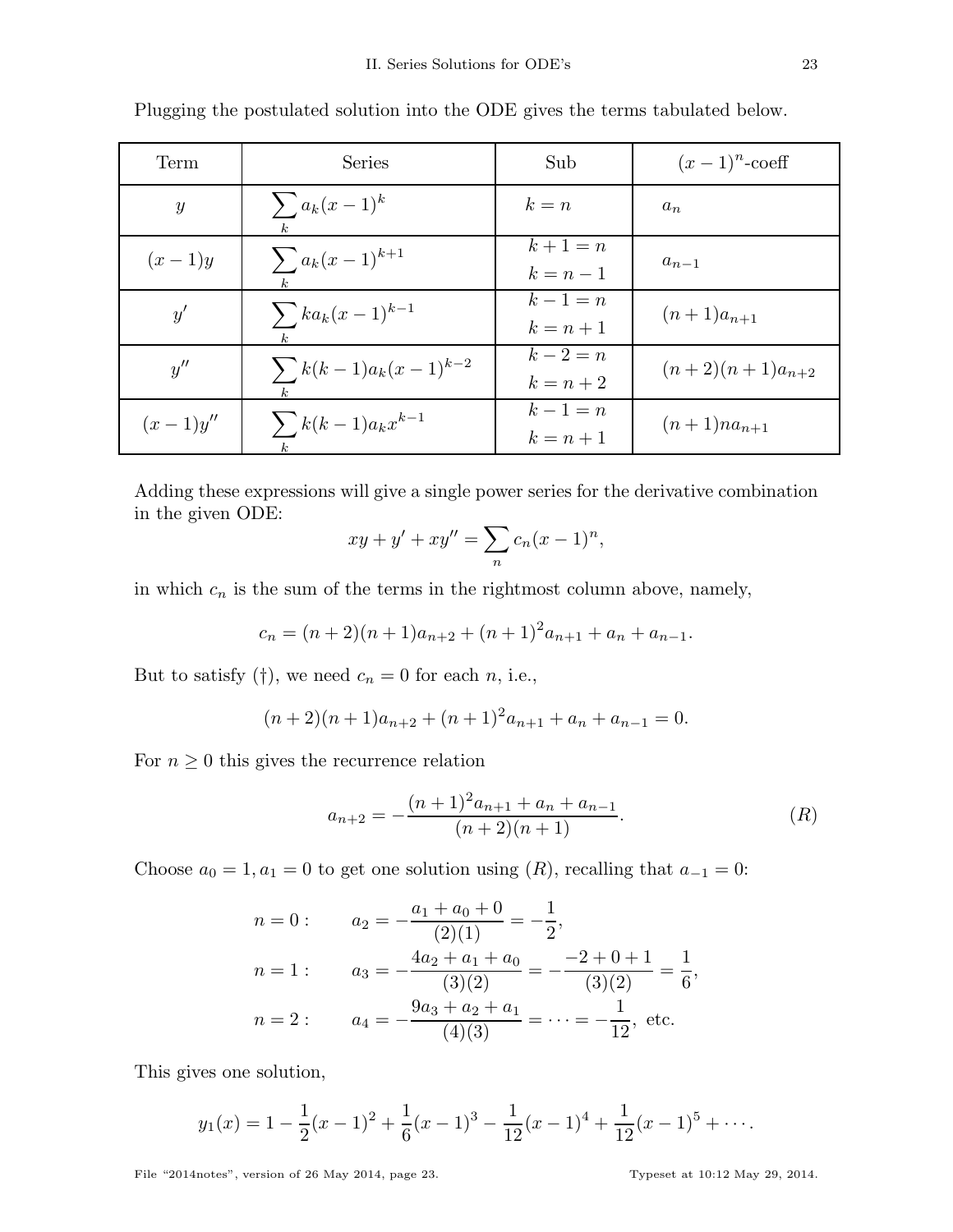Choose  $a_0 = 0, a_1 = 1$  to get a second solution using  $(R)$ , again using  $a_{-1} = 0$ :

$$
n = 0: \t a_2 = -\frac{a_1 + a_0 + 0}{(2)(1)} = -\frac{1}{2},
$$
  
\n
$$
n = 1: \t a_3 = -\frac{4a_2 + a_1 + a_0}{(3)(2)} = -\frac{-2 + 0 + 1}{(3)(2)} = \frac{1}{6},
$$
  
\n
$$
n = 2: \t a_4 = -\frac{9a_3 + a_2 + a_1}{(4)(3)} = \dots = -\frac{1}{6}, \text{ etc.}
$$

This gives the solution

$$
y_2(x) = (x - 1) - \frac{1}{2}(x - 1)^2 + \frac{1}{6}(x - 1)^3 - \frac{1}{6}(x - 1)^4 + \frac{3}{20}(x - 1)^5 + \cdots
$$

**Convergence Discussion (optional).** Equation  $(†)$  is Bessel's equation of order 0, so its general solution has the form  $y(x) = c_1J_0(x) + c_2Y_0(x)$ . Both  $y_1$  and  $y_2$  found above must therefore be expressible in this form for suitable (different) choices of  $c_1, c_2$ . In fact,

$$
y_1(x) = \left(\frac{Y_1(1)}{J_1(1)Y_0(1) - Y_1(1)J_0(1)}\right)J_0(x) + \left(\frac{J_1(1)}{J_1(1)Y_0(1) - Y_1(1)J_0(1)}\right)Y_0(x),
$$
  

$$
y_2(x) = \left(\frac{Y_0(1)}{J_1(1)Y_0(1) - Y_1(1)J_0(1)}\right)J_0(x) + \left(\frac{J_0(1)}{J_1(1)Y_0(1) - Y_1(1)J_0(1)}\right)Y_0(x).
$$

Both solutions contain a nonzero multiple of  $Y_0(x)$ , so both diverge as  $x \to 0^+$ , and this confirms that the radius of convergence for both series is exactly 1.  $\frac{1}{1}$ 

Alternative — Change of Variable. Defining a new variable  $t = x-x_0$  transforms the statement "x is near  $x_0$ " into the statement "t is near 0". This substitution turns the general Taylor-style series  $\sum_k a_k(x-x_0)^k$  into the Maclaurin-style  $\sum_k a_k t^k$ , with the same coefficients  $a_k$ . Let's illustrate these observations, with  $x_0 = 1$ , in the example of

$$
xy'' + y' + xy = 0.\t\t(†)
$$

First, use the substitution  $x = 1+t$  to replace all x-values, including the ones "inside" the functions  $y, y', y''$ :

$$
(1+t)y''(1+t) + y'(1+t) + (1+t)y(1+t) = 0.
$$

Then introduce a new unknown function w, by defining  $w(t) = y(1 + t)$ . According to the Chain Rule,  $w'(t) = y'(1+t)$  and  $w''(t) = y''(1+t)$ , so the ODE satisfied by w is

$$
(1+t)w''(t) + w'(t) + (1+t)w(t) = 0.
$$
\n<sup>(</sup> $\ddagger$ )

Now we can find a series solution of the form  $w(t) = \sum a_k t^k$  for (‡). The big advantage here is that coefficient functions of  $(1 + t)$  attached to w and w'' are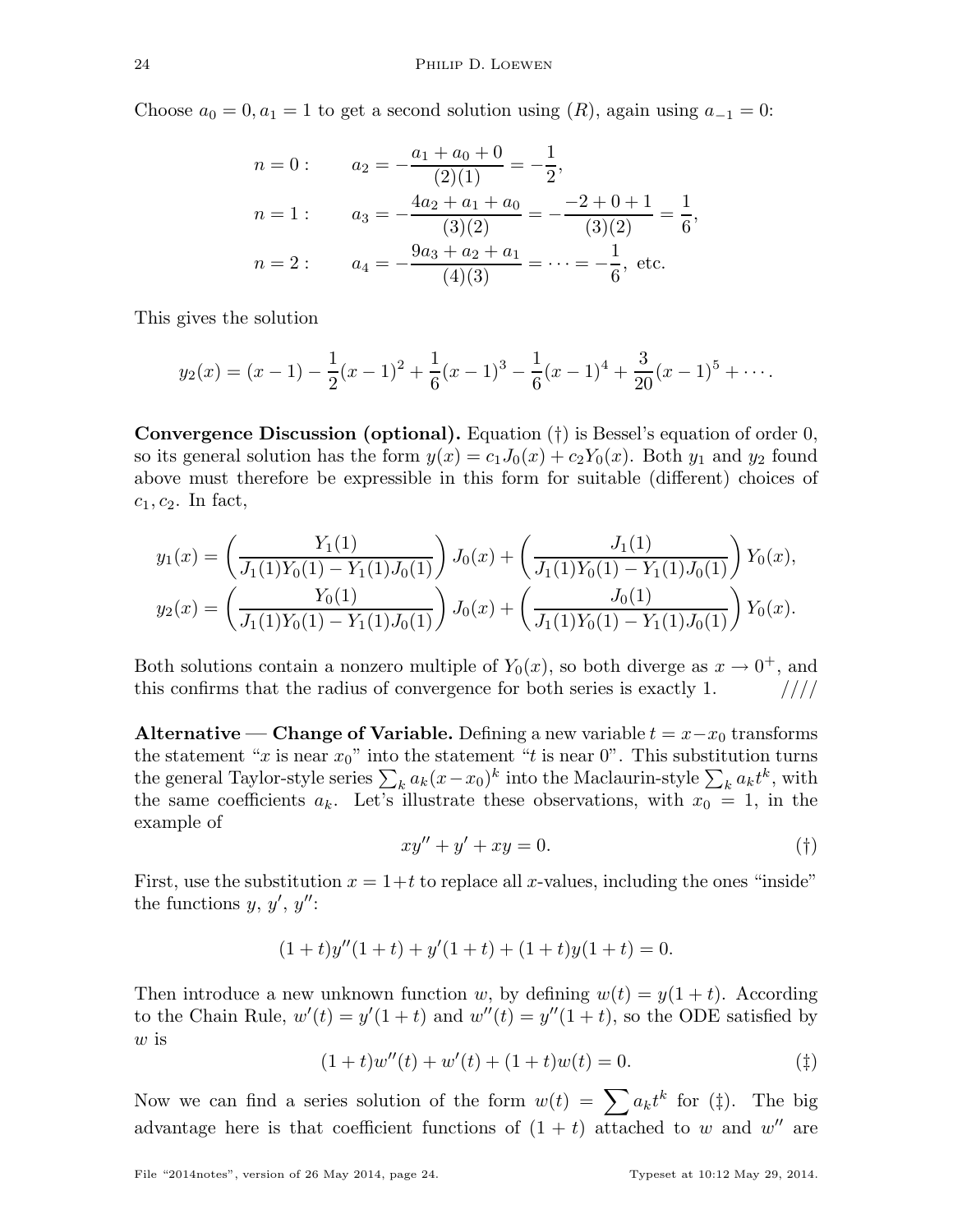already expressed as power series in the variable  $t$ . The change of variables proposed here takes the place of the trick "write  $x = 1 + (x - 1)$ " used earlier.

Steps almost identical to the ones shown above lead to two independent power series solutions for (‡):

$$
w_1(t) = 1 - \frac{1}{2}t^2 + \frac{1}{6}t^3 - \frac{1}{12}t^4 + \frac{1}{12}t^5 + \cdots,
$$
  

$$
w_2(t) = t - \frac{1}{2}t^2 + \frac{1}{6}t^3 - \frac{1}{6}t^4 + \frac{3}{20}t^5 + \cdots.
$$

To recover solutions to the original problem, invert the substitution  $x = 1 + t$  to get  $t = x - 1$ , and remember  $y(x) = y(1 + t) = w(t) = w(x - 1)$ . Thus, as before,

$$
y_1(x) = w_1(x-1) = 1 - \frac{1}{2}(x-1)^2 + \frac{1}{6}(x-1)^3 - \frac{1}{12}(x-1)^4 + \frac{1}{12}(x-1)^5 + \cdots,
$$
  
\n
$$
y_2(x) = w_2(x-1) = (x-1) - \frac{1}{2}(x-1)^2 + \frac{1}{6}(x-1)^3 - \frac{1}{6}(x-1)^4 + \frac{3}{20}(x-1)^5 + \cdots.
$$

Initial Conditions and the Expansion Centre. Suppose the power series below has radius of convergence  $\rho > 0$ :

$$
y(x) = \sum_{k=0}^{\infty} a_k (x - x_0)^k = a_0 + a_1 (x - x_0) + a_2 (x - x_0)^2 + a_3 (x - x_0)^3 + \dots
$$

Then, as noted above,

$$
y'(x) = \sum_{k=0}^{\infty} ka_k(x - x_0)^{k-1} = 0 + a_1 + 2a_2(x - x_0) + 3a_3(x - x_0)^2 + \dots
$$

Evaluation at the expansion centre  $x = x_0$  is particularly easy, because each series has at most one nonzero term:

$$
y(x_0) = a_0,
$$
  $y'(x_0) = a_1.$ 

There are several ways to think about the implications of this fact.

1. For an initial-value problem like

$$
(9+x^2)y'' + 3xy' + 7y = 0, \t y(4) = 257, y'(4) = 316,
$$

it's wise to choose  $x_0 = 4$  as the expansion centre. With this choice, the series form  $y = \sum_{k=0}^{\infty} a_k(x-4)^k$  fits the general discussion above, so the given initial conditions directly imply  $a_0 = 257$  and  $a_1 = 316$ . The recurrence relation will produce definite numbers for  $a_2, a_3, \ldots$ , and the resulting series will be the unique solution to the stated initial-value problem.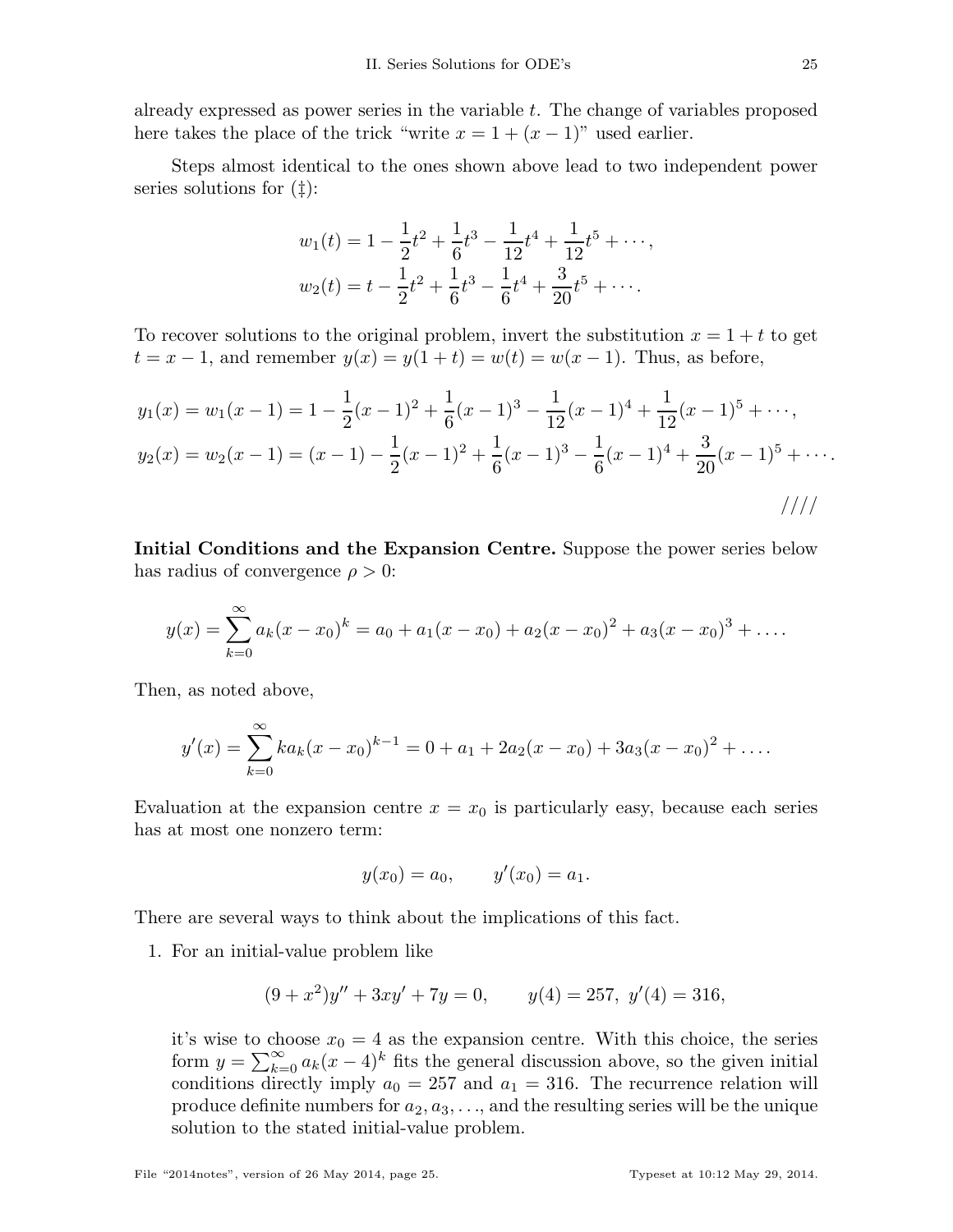By contrast, imagine trying a solution of the form  $y = \sum_{k=0}^{\infty} \alpha_k x^k$  for the problem above. (Here the coefficients are named  $\alpha_k$  because they are almost certain to be different from the  $a_k$ 's for the series centred at 4.) There would be no obvious way to determine the constants  $\alpha_0$  and  $\alpha_1$ . The naive approach might be to try to enforce the conditions

$$
257 = \sum_{k=0}^{\infty} 4^k \alpha_k, \qquad 316 = \sum_{k=1}^{\infty} k 4^{k-1} \alpha_k.
$$

On the surface, this looks difficult because it would require coming up with some reliable estimates of the series on the right in terms of  $\alpha_0$  and  $\alpha_1$ . At a deeper level, note that the series centred at 0 will have radius of convergence 3, so plugging in  $x = 4$  will not just be unpleasant ... it will be logically undefined!

- 2. Specifying values for  $y(x_0)$  and  $y'(x_0)$  is enough to select a unique solution for the differential equation in a certain open interval centred at  $x_0$ .
- 3. It's always possible to express every coefficient  $a_k$  for  $k \geq 2$  as a linear combination of  $a_0$  and  $a_1$ , and then by factoring to write the general series solution as

$$
y = a_0 y_1(x) + a_1 y_2(x) \tag{*}
$$

for suitable solution functions  $y_1, y_2$ . When the constants  $a_0, a_1$  are allowed to take arbitrary real values, line (∗) provides the general solution of the given ODE.

**Fine Points of Factorial Notation (Optional).** Recall the convention that  $0! = 1$ . For descending products of odd numbers, some writers use the doubled exclamation point notation

$$
1 \times 3 \times 5 \times \cdots \times (2n-1) = (2n-1)!!.
$$

Descending powers of even numbers can be rewritten as follows:

$$
2 \times 4 \times 6 \times 8 \times \cdots \times (2n) = 2^{n} (1 \times 2 \times 3 \times \cdots n) = (2^{n})n!.
$$

# B. Singular Points

The standard-form equation

$$
y'' + p(x)y' + q(x)y = 0
$$
 (1)

has a "singular point" at  $x_0$  if one of p or q (or both) fails to be analytic at  $x_0$ . Careful study of precisely how analyticity fails lets us identify a sub-family of singular points where a systematic series-based approach is still useful. As we will soon see, we can overcome a singularity at  $x_0$  if both bracketed functions below are analytic at  $x_0$ :

$$
(x-x_0)^2y'' + [(x-x_0)p(x)] (x-x_0)y' + [(x-x_0)^2q(x)] y = 0 \qquad (1')
$$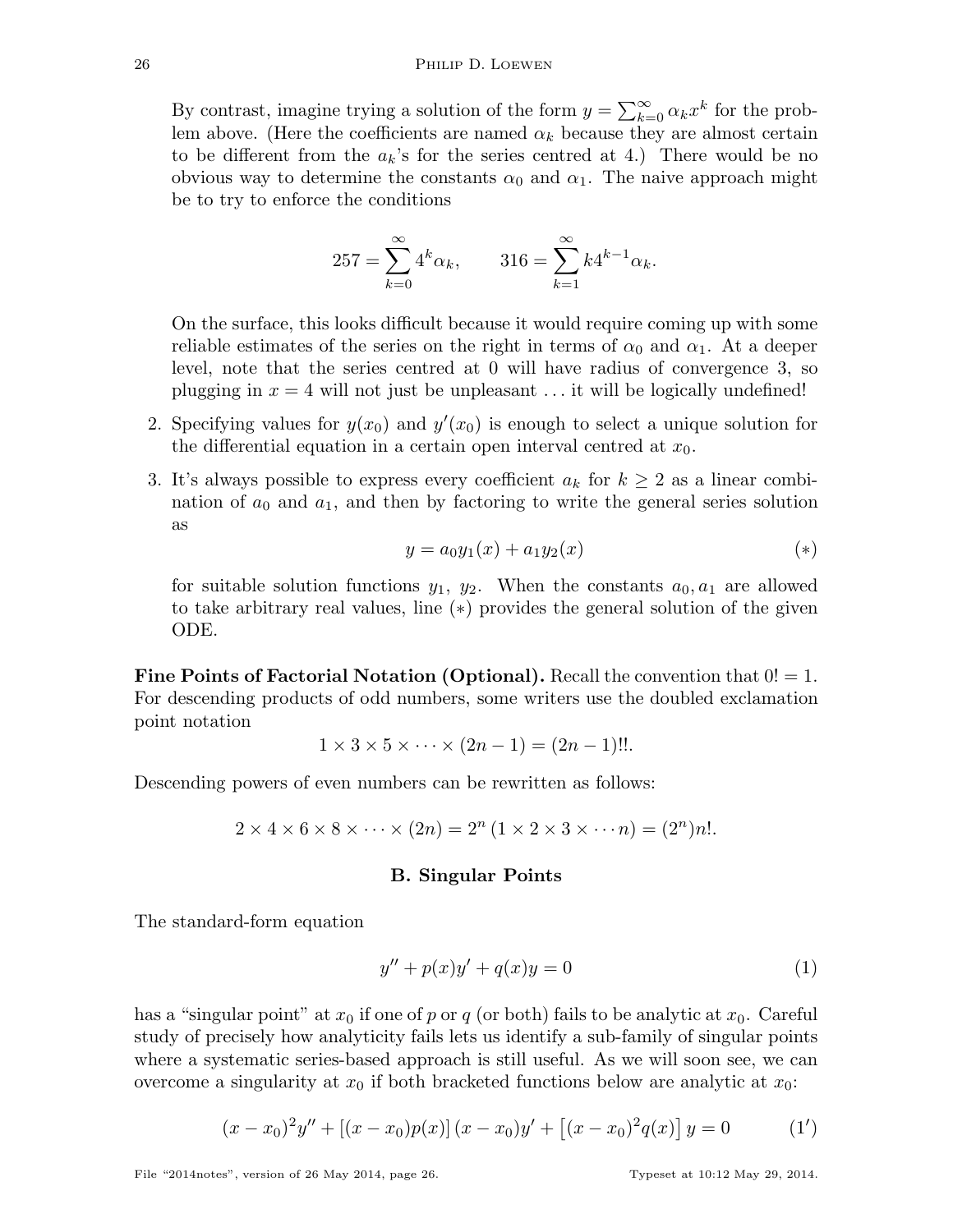This condition, "both bracketed functions are analytic at  $x_0$ ", is the *definition* of regular for a singular point. Some singular points are regular, some are not, and it's important to be able to tell one kind from the other.

To understand (and remember) the defining test for regularity of a singular point  $x_0$ , think of (1') as an *analytic perturbation of an Euler-type equation*. Obtain the approximate Euler equation by replacing the bracketed terms in  $(1')$  with their limits at  $x_0$ :

$$
(x - x_0)^2 y'' + B(x - x_0)y' + Cy = 0,
$$
  
where  $B = \lim_{x \to x_0} [(x - x_0)p(x)], \quad C = \lim_{x \to x_0} [(x - x_0)^2 q(x)].$  (2)

We know how to solve (2): guess  $y = (x - x_0)^s$  for some constant s. Then, since (1) is an analytic perturbation of (2), we can expect solutions for (1) to be analytic perturbations of solutions for (2), i.e., to have the form

$$
y = (x - x_0)^s \left[ 1 + a_1(x - x_0) + a_2(x - x_0)^2 + \cdots \right].
$$
 (3)

Typically there are two values of s that work, and there are two ways to find them:

- ⊓⊔ analyze the pre-perturbed Euler equation (2), or
- ⊓⊔ tackle equation (1) directly, with a postulate of the form (3), and then insist on  $a_0 = 1$  in the recurrence relation that comes out.
- **Notes.** 1. The same constant term  $a_0 = 1$  shows up in both linearly independent solutions. (This is quite different from the situation for "ordinary points".)
	- 2. The radius of convergence for the series factor in (3) is at least the distance from  $x_0$  to nearest singularity in  $\mathbb C$  for the bracketed expressions  $(x - x_0)p(x)$  and  $(x-x_0)^2q(x).$
	- 3. The series forms in (3) are subject to "exponent collisions" if the relevant svalues are identical, or separated by a positive integer. That requires separate study (later). For now, apply the methods here to the larger s-value to get one solution; it's only the search for the second solution where things get tricky. (This concern arises only when  $s_1 - s_2$  is an integer; outside this case, both roots give solutions by the same method.)

Generic Example. Discuss  $2xy'' + y' + xy = 0$ .

Solution. Rewrite in standard form:

$$
y'' + \frac{1}{2x}y' + \frac{1}{2}y = 0.
$$

Note bad behaviour at 0 for coefficient of  $y'$ : deduce that  $x = 0$  is a singular point.

Multiply by  $x^2$  and group factors carefully to express the same equation in perturbed-Euler format:

$$
x^{2}y'' + \left[\frac{1}{2}\right]xy' + \left[\frac{x^{2}}{2}\right]y = 0.
$$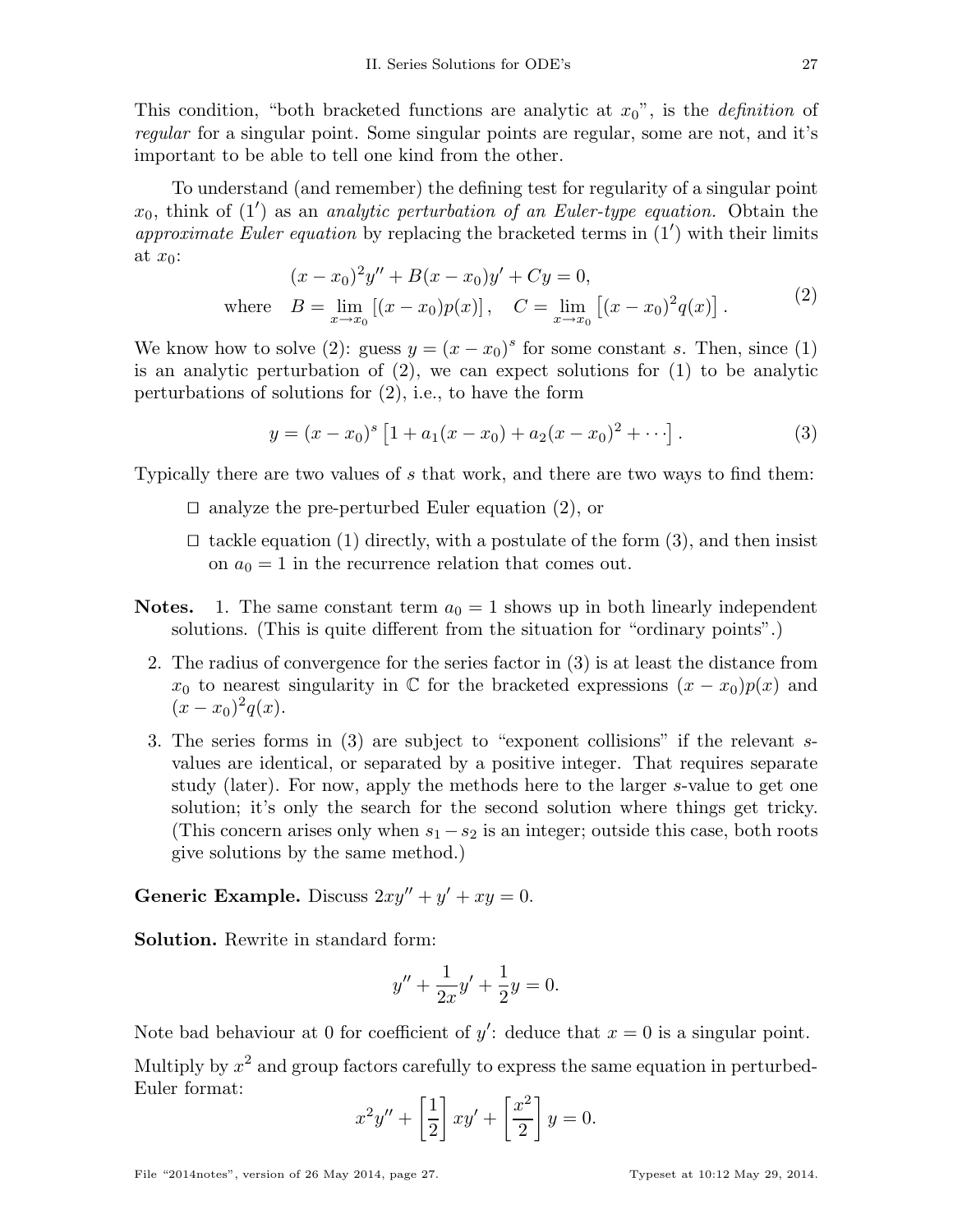If bracketed terms were constants, this would have Euler type. Inside the brackets are functions analytic at  $x = 0$ , so this singular point is regular. Pre-perturbation Euler equation would be

$$
x^2y'' + \frac{1}{2}xy' + 0y = 0,
$$

with solutions of form  $y = x^s$  when  $0 = s(s-1) + \frac{1}{2}s = s(s-\frac{1}{2})$  $(\frac{1}{2})$ , i.e.,  $s = 0, \frac{1}{2}$  $\frac{1}{2}$ . The quadratic equation  $s^2 - \frac{1}{2}$  $\frac{1}{2}s = 0$  is called the *indicial equation*; the roots  $s = 0, \frac{1}{2}$  $rac{1}{2}$  are called the exponents of singularity. At this point the approximate Euler equation has given us all it can, namely, the values  $s = 0$  and  $s = \frac{1}{2}$  $\frac{1}{2}$ . We return to the original equation.

Solutions will have form

$$
y = x^s \sum_k a_k x^k = \sum_k a_k x^{k+s}
$$
,  $a_0 = 1$  (and  $a_k = 0$  for  $k < 0$ ).

Note  $y' = \sum$ k  $(k+s)a_kx^{k+s-1}, y'' = \sum$ k  $(k+s)(k+s-1)a_kx^{k+s-2}$ . Inspired by the

full original ODE, we deduce

$$
x^{2}y'' = \sum_{k} (k+s)(k+s-1)a_{k}x^{k+s} = \sum_{n} (n+s)(n+s-1)a_{n}x^{n+s}
$$
  

$$
\frac{1}{2}xy' = \sum_{k} \frac{1}{2}(k+s)a_{k}x^{k+s} = \sum_{n} \frac{1}{2}(n+s)a_{n}x^{n+s}
$$
  

$$
\frac{x^{2}}{2}y = \sum_{k} \frac{1}{2}a_{k}x^{k+s+2} = \sum_{n} \frac{1}{2}a_{n-2}x^{n+s}
$$

The given ODE requires

$$
0 = x^{2}y'' + \left[\frac{1}{2}\right]xy' + \left[\frac{x^{2}}{2}\right]y
$$
  
=  $\sum_{n} \left[ (n+s)(n+s-1)a_{n} + \frac{1}{2}(n+s)a_{n} + \frac{1}{2}a_{n-2} \right]x^{n+s}$   
=  $x^{s} \sum_{n} \left[ (n+s)(n+s-\frac{1}{2})a_{n} + \frac{1}{2}a_{n-2} \right]x^{n}.$ 

By the identity theorem, this requires

$$
(n+s)(n+s-\frac{1}{2})a_n = -\frac{1}{2}a_{n-2}, \qquad n \in \mathbb{Z}.
$$
 (\*)

Notice that plugging in  $n = 0$  and using  $a_0 = 1$  (with  $a_{-2} = 0$ ), we get the same indicial equation as before,

$$
s(s - \frac{1}{2}) = 0
$$
, i.e.,  $s = 0$ ,  $s = \frac{1}{2}$ .

(This provides a nice independent confirmation of the analysis above.) Then we use  $(*)$  for all  $n > 0$ :

$$
a_n = -\frac{1}{2(n+s)(n+s-\frac{1}{2})}a_{n-2}, \qquad n \ge 1.
$$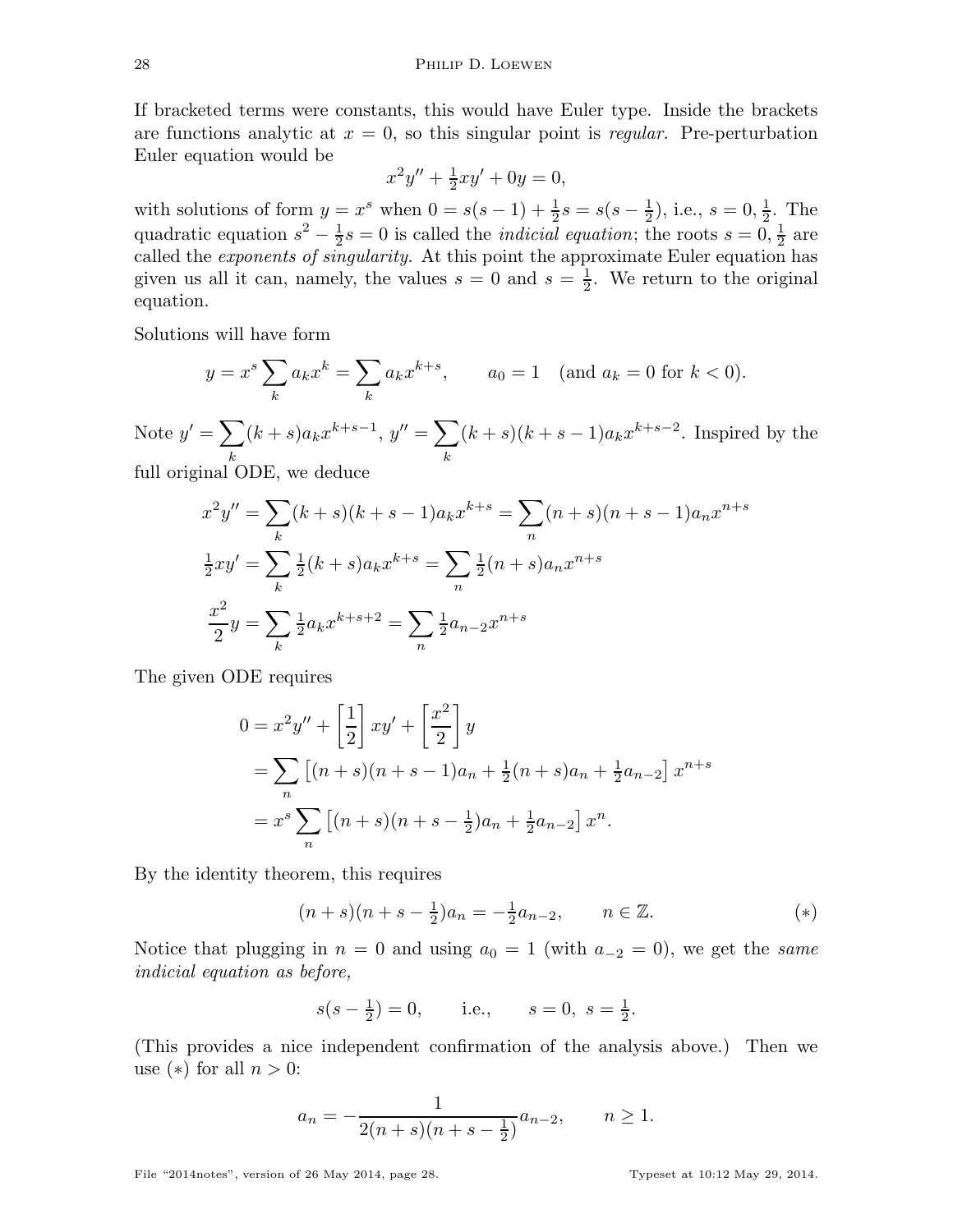Case 
$$
s = \frac{1}{2}
$$
:  $a_n = -\frac{1}{2(n + \frac{1}{2})n} a_{n-2} = -\frac{a_{n-2}}{n(2n + 1)}$ . Hence  
\n $a_1 = 0, a_3 = 0, a_5 = 0, \ldots,$   
\n $a_2 = -\frac{1}{2(5)} a_0 = -\frac{1}{2(5)},$   
\n $a_4 = -\frac{1}{4(9)} a_2 = \frac{(-1)^2}{[4 \times 2](9 \times 5)},$   
\n $a_6 = -\frac{1}{6(13)} a_4 = \frac{(-1)^3}{[6 \times 4 \times 2](13 \times 9 \times 5)},$   
\n...

This gives  $y_1 = \sqrt{x}$  $\sqrt{ }$ 1 −  $x^2$ 10  $+$  $x^4$  $\frac{x^4}{360} \mp \cdots \bigg].$ Case  $s = 0: a_n = -$ 1  $2n(n-\frac{1}{2})$  $\frac{1}{2}$  $\frac{1}{2}$  $a_{n-2} =$  $a_{n-2}$  $\frac{a_n-2}{n(2n-1)}$ . Hence  $a_1 = 0, a_3 = 0, a_5 = 0, \ldots;$  $a_2 = -$ 1  $\frac{1}{2(3)}a_0 = -$ 1  $\frac{1}{2(3)}$ ,  $a_4 = -$ 1  $\frac{1}{4(7)}a_2 =$  $(-1)^2$  $[4 \times 2](7 \times 3)$  $a_6 = -$ 1  $\frac{1}{6(11)}a_4 =$  $(-1)^3$  $\frac{1}{[6 \times 4 \times 2](11 \times 7 \times 3)}$ , . . .

This gives  $y_2 = 1$  $x^2$ 6  $+$  $x^4$  $\frac{1}{168}$   $\mp$   $\cdots$  /////

Challenge Problem—BDP 5.7  $\#14$  in some previous edition. Find the form of two Frobenius-style solutions around  $x = 1$ :

$$
(\ln x)y'' + \frac{1}{2}y' + y = 0.
$$

**Solution.** Focus on  $x > 1$ , using the substitution  $x = 1 + t$ . The given ODE requires

$$
\ln(1+t)y''(1+t) + \frac{1}{2}y'(1+t) + y(1+t) = 0.
$$

Introduce the new function  $u(t) = y(1+t)$ , noting that  $u'(t) = y'(1+t)$  and  $u''(t) =$  $y''(1 + t)$ , so

$$
\ln(1+t)u''(t) + \frac{1}{2}u'(t) + u(t), \qquad t > 0.
$$
\n(\*)

We will solve this ODE for  $u(t)$ , then reverse the steps in the substitution:

$$
y(x) = y(1+t) = u(t) = u(x-1).
$$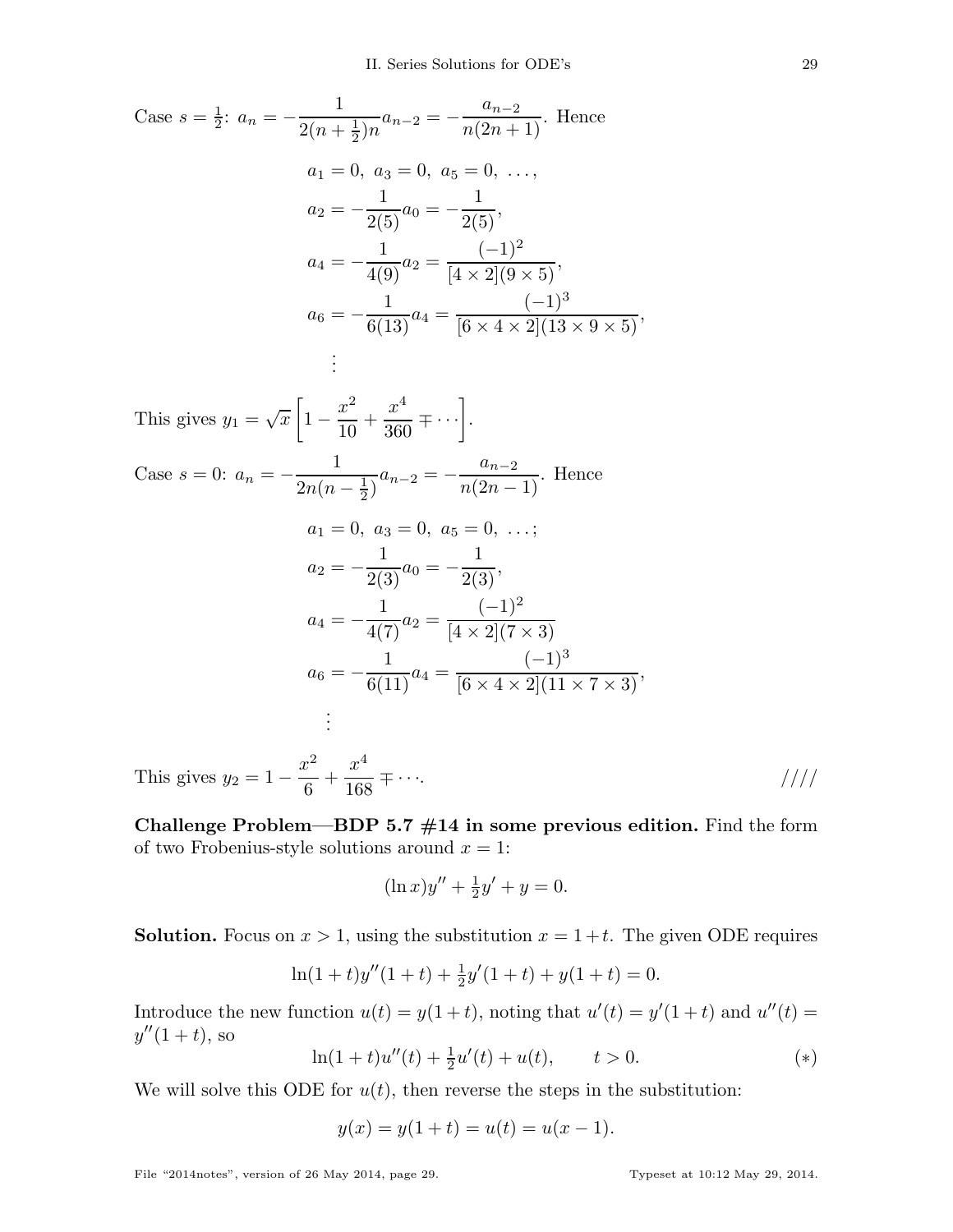Let's start.

Divide (\*) by  $\ln(1+t)$  to see that  $t=0$  is a singular point. Then multiply by  $t^2$  and rearrange to get

$$
t^{2}u''(t) + \left[\frac{t}{2\ln(1+t)}\right]tu'(t) + \left[\frac{t^{2}}{\ln(1+t)}\right]u(t) = 0.
$$

If bracketed terms were constant, we would have an Euler equation. At least those bracketed terms are analytic, since (whenever  $|t| < 1$ )

$$
\ln(1+t) = t - \frac{t^2}{2} + \frac{t^3}{3} - \frac{t^4}{4} \pm \cdots,
$$
  

$$
\frac{t}{2\ln(1+t)} = \frac{t}{2(t - t^2/2 + t^3/3 \pm \cdots)} = \frac{1}{2(1 - t/2 + t^2/3 \pm \cdots)},
$$
  

$$
\frac{t^2}{\ln(1+t)} = \frac{t^2}{(t - t^2/2 + t^3/3 \pm \cdots)} = \frac{t}{2(1 - t/2 + t^2/3 \pm \cdots)}.
$$

Taking limits as  $t \to 0$  inside brackets only gives

$$
t^2u'' + \frac{1}{2}tu' + 0u = 0
$$
, so  $u = t^s$  solves iff  $0 = s(s-1) + \frac{1}{2}s = s(s-\frac{1}{2})$ .

Thus we will have two solutions of basic Frobenius type,

$$
u_1 = \sqrt{t} \sum_{k=0}^{\infty} a_k t^k = \sum_{k=0}^{\infty} a_k t^{k + \frac{1}{2}}, \qquad a_0 = 1,
$$
  

$$
u_2 = t^0 \sum_{k=0}^{\infty} a_k t^k, \qquad a_0 = 1.
$$

Calculations, heavy at times, give

$$
u_1(t) = \sqrt{t}\left[1 - \frac{3}{4}t + \frac{53}{480}t^2 + \cdots\right], \quad y_1(x) = \sqrt{x-1}\left[1 - \frac{3}{4}(x-1) + \frac{53}{480}(x-1)^2 + \cdots\right].
$$
  

$$
u_2(t) = \left[1 - 2t + \frac{2}{3}t^2 + \cdots\right], \quad y_2(x) = \left[1 - 2(x-1) + \frac{2}{3}(x-1)^2 + \cdots\right].
$$

Core Elements of These Problems. For a given ODE with a singular point  $x_0$ , the basic issues are

- (i) Is the singular point  $x_0$  regular?
- (ii) If so, what are the exponents of singularity?

Formulating the approximate Euler equation that answers these two questions is an important skill that reveals lots of useful information before any terms of the series solution are calculated. Some exam and homework questions ask these two questions only. Strategic advice: Don't find the series unless you are sure it is needed!

Example. [Something from a 2013w2 midterm.]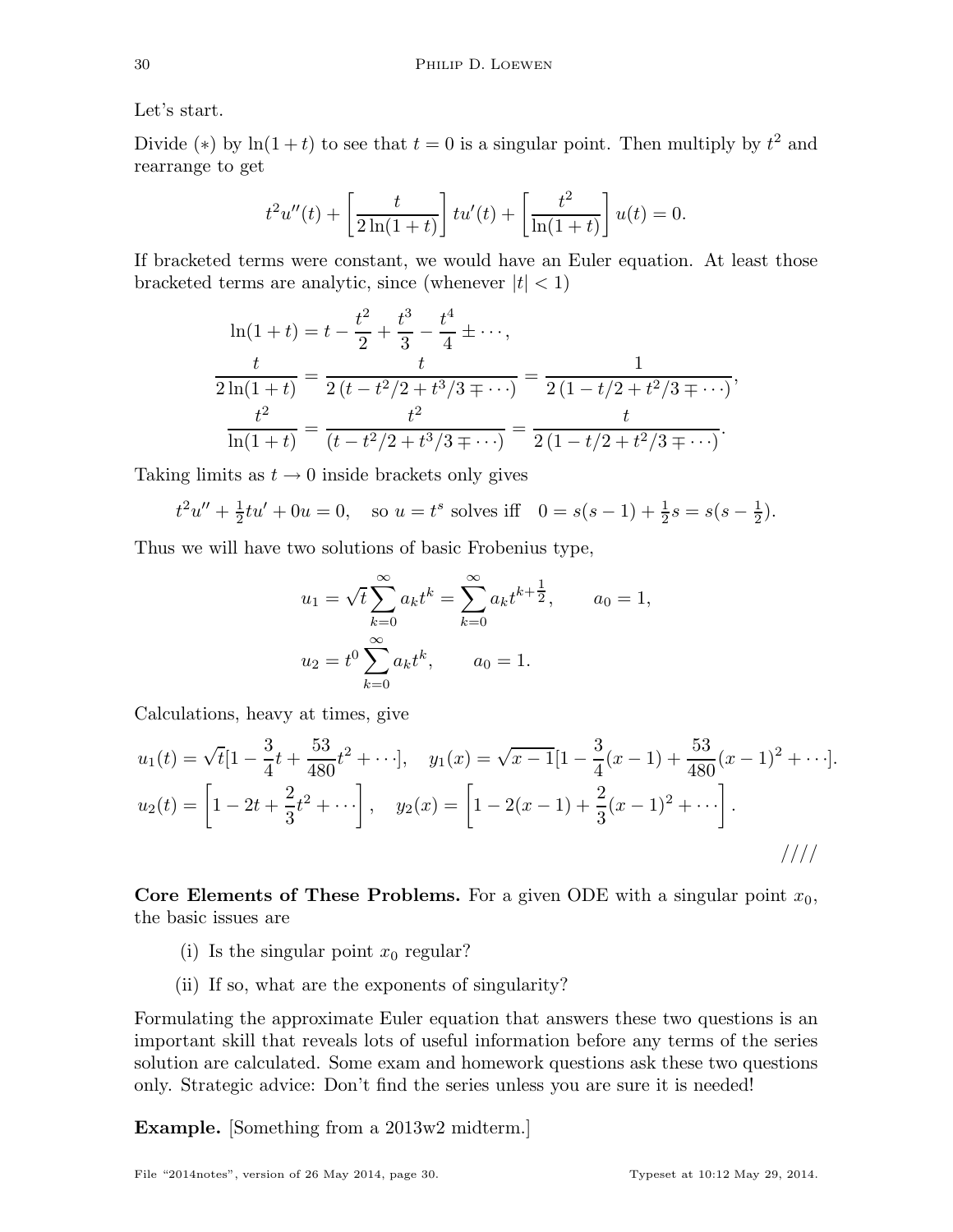### C. Repeated Indicial Roots

Imagine that  $x = 0$  is a regular singular point for the generic equation

$$
y'' + p(x)y' + q(x)y = 0,
$$

and that the indicial equation gives two identical real roots:  $s_1 = s_2 = s$ . Using this s in the standard approach above will produce a solution  $y_1$  just as above. But we expect every second-order ODE to have two linearly independent solutions. What is the second one? Analogy with the pure Euler situation makes the form below plausible (see text for firmer reasons to use it):

$$
y_2(x) = \ln(x)y_1(x) + x^s \sum_{k=1}^{\infty} b_k x^k = x^s \ln(x) \sum_{k=0}^{\infty} a_k x^k + x^s \sum_{k=1}^{\infty} b_k x^k.
$$

The first term involves the series solution  $y_1$  that we have presumably already found; the constants  $a_k$  are all known. The extra series is new, and we find the additional unknowns  $b_1, b_2, \ldots$  by plugging it into the original equation and finding a recurrence relation between the  $b_k$ 's. Note that the second series starts with  $k = 1$ , so the lowest power of x appearing there is actually  $x^{s+1}$ . If we were to rearrange the terms in both solutions in decreasing order of size near  $x = 0$ , we would have

$$
y_1(x) = x^s + a_1 x^{s+1} + a_2 x^{s+2} + \cdots,
$$
  
\n
$$
y_2(x) = x^s \ln(x) + a_1 x^{s+1} \ln(x) + b_1 x^{s+1} + a_2 x^{s+2} \ln(x) + b_2 x^{s+2} + \cdots.
$$

In UBC Math 257/316, students may be expected to remember the form of  $y_2(x)$ , but actually calculating the constants  $b_k$  is considered slightly beyond the scope of the course.

#### Example [December 1990 Final Exam, Question 1]. Discuss

$$
xy'' + (1 - x^2)y' - 2xy = 0.
$$

**Discussion.** This ODE is singular at  $x = 0$ . Reorganize it as

$$
x^{2}y'' + [1 - x^{2}]xy' + [-2x^{2}]y = 0,
$$

to see that the singular point at  $x = 0$  is regular. The approximate Euler equation is

$$
x^2y'' + xy' = 0.
$$

Guessing  $y = x^s$  leads to the indicial equation  $s(s-1) + s = 0$ , i.e.,  $s^2 = 0$ . So let  $s_1 = 0$ ,  $s_2 = 0$ . A first solution to the full original ODE will have the form

$$
y = \sum_{k} a_k x^{k+s} \qquad [a_0 = 1]:
$$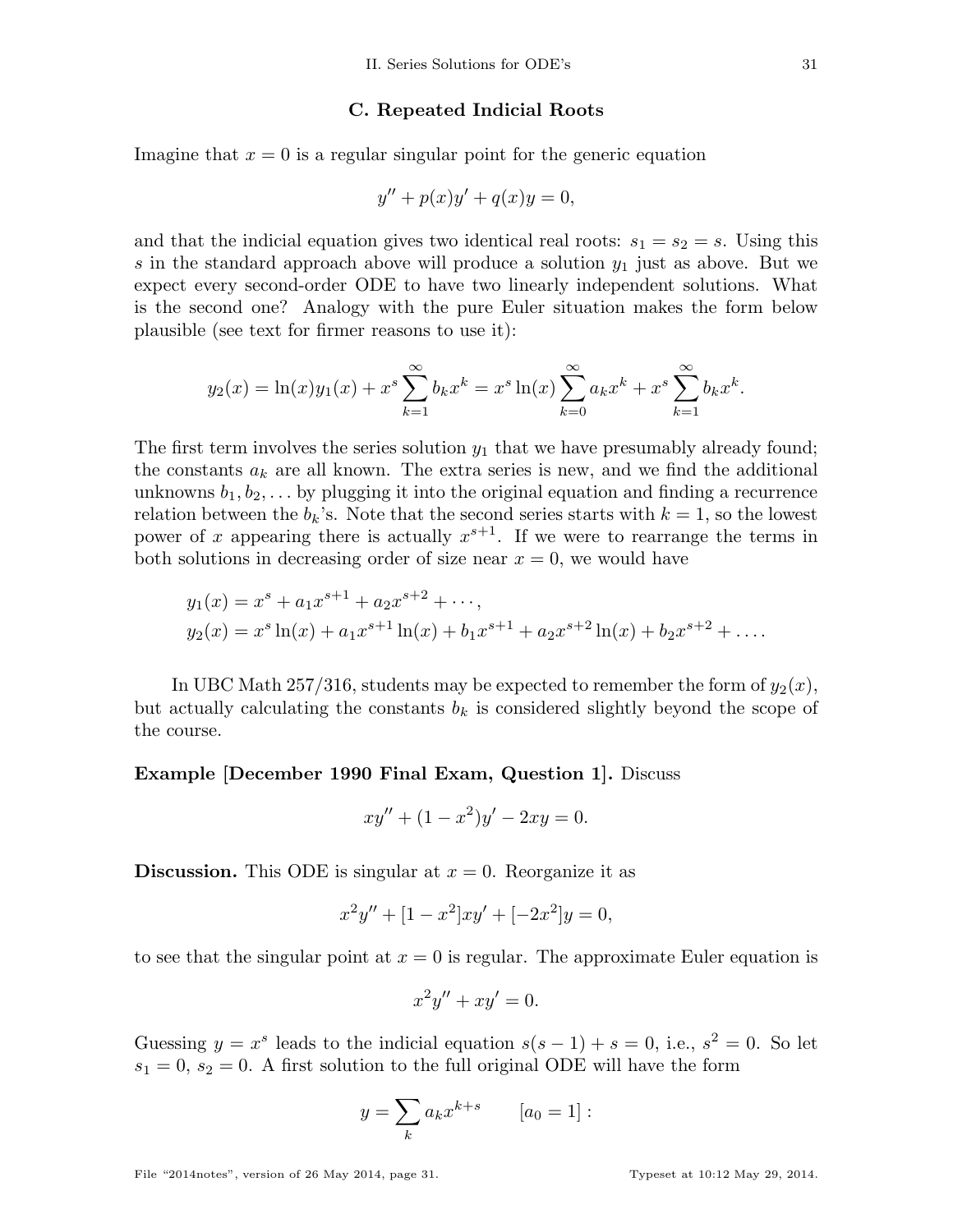$$
0 = -2x^2y + xy' - x^3y' + x^2y''
$$
  
\n
$$
= \sum_{k} [-2]a_k x^{k+s+2} + \sum_{k} [k+s]a_k x^{k+s} + \sum_{k} [-(k+s)]a_k x^{k+s+2}
$$
  
\n
$$
+ \sum_{k} (k+s)(k+s-1)a_k x^{k+s}
$$
  
\n
$$
= \sum_{n} [-2]a_{n-2}x^{n+s} + \sum_{n} [n+s]a_n x^{n+s} + \sum_{n} [-(n-2+s)]a_{n-2}x^{n+s}
$$
  
\n
$$
+ \sum_{n} (n+s)(n+s-1)a_n x^{n+s}
$$
  
\n
$$
= \sum_{n} [-2a_{n-2} + (n+s)a_n - (n-2+s)a_{n-2} + (n+s)(n+s-1)a_n]x^{n+s}
$$
  
\n
$$
= \sum_{n} [(n+s)^2 a_n - (n+s)a_{n-2}]x^{n+s}.
$$

Equate coefficients, cancel lightly, get

$$
(n+s)a_n = a_{n-2}, \qquad \text{all } n \ge 0.
$$

When  $n = 0$ ,  $a_0 = 1$  so this requires  $s = a_{-2} = 0$ , consistent with our earlier findings. (Good.) So use  $s = 0$  and go forward:

$$
a_n = \frac{1}{n} a_{n-2}, \qquad \text{all } n \ge 1.
$$

This gives  $a_1 = a_{-1} = 0$ , hence  $a_k = 0$  for all odd k. Meanwhile,

$$
a_2 = \frac{1}{2}a_0 = \frac{1}{2} = \frac{1}{2^1 1!},
$$
  
\n
$$
a_4 = \frac{1}{4}a_2 = \frac{1}{4 \cdot 2} = \frac{1}{2^2 2!},
$$
  
\n
$$
a_6 = \frac{1}{6}a_4 = \frac{1}{6 \cdot 4 \cdot 2} = \frac{1}{2^3 3!}, \cdots
$$
  
\n
$$
a_{2k} = \frac{1}{2^k k!}.
$$

So one solution is

$$
y_1(x) = \sum_{k=0}^{\infty} a_{2k} x^{2k} = \sum_{k=0}^{\infty} \frac{x^{2k}}{2^k k!} = \sum_{k=0}^{\infty} \frac{(x^2/2)^k}{k!} = e^{x^2/2}.
$$

For a second solution, since  $s_2 = s_1 = 0$ , discussion above suggests the form

$$
y_2(x) = \ln(x)y_1(x) + x^s \left[ b_1 x + b_2 x^2 + b_3 x^3 + \cdots \right]
$$
  
=  $\ln(x) \left[ 1 + \frac{x^2}{2} + \frac{x^4}{8} + \cdots \right] + b_1 x + b_2 x^2 + b_3 x^3 + \cdots$ 

File "2014notes", version of 26 May 2014, page 32. Typeset at 10:12 May 29, 2014.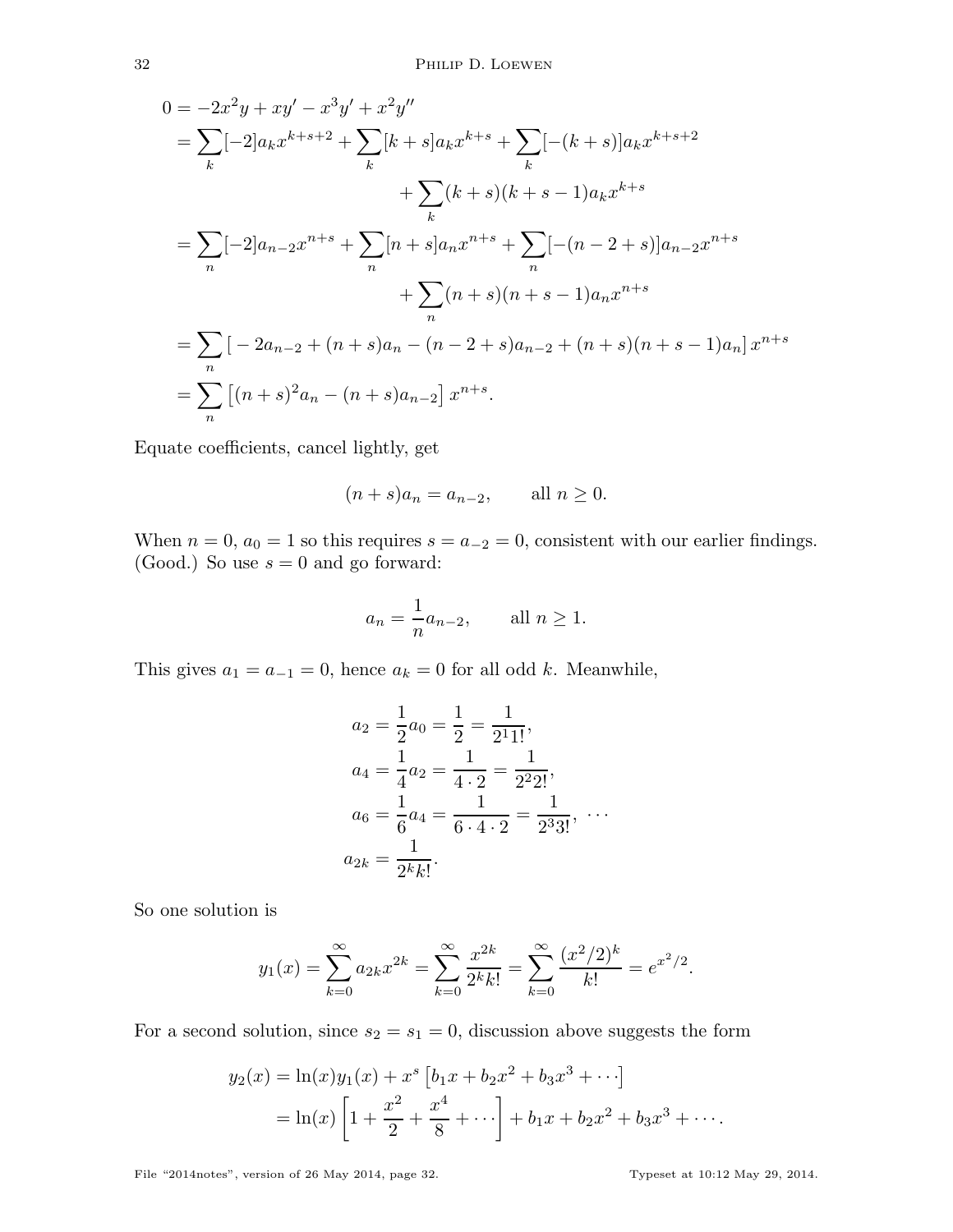Let's try for just  $b_1, b_2$ , by plugging into the original ODE: [nightmare of calculation] we get  $b_1 = 0$ ,  $b_2 = -1/4$ . Maple gives the answer in this form:

$$
y_2(x) = \ln(x) \left[ 1 + \frac{1}{2}x^2 + \frac{1}{8}x^4 + O(x^6) \right] + \left[ -\frac{1}{4}x^2 - \frac{3}{32}x^4 + O(x^6) \right].
$$

## D. Indicial Roots Separated by a Positive Integer

Imagine that  $x = 0$  is a regular singular point for the generic equation

$$
y'' + p(x)y' + q(x)y = 0,
$$

and that the roots of the indicial equation are  $s_1$  and  $s_2$ , with  $s_1 - s_2 = N$ , a positive integer. The larger root gives a first solution in the usual way:

$$
y_1(x) = x^{s_1} \sum_{k=0}^{\infty} a_k x^k
$$
,  $a_0 = 1$  (and  $a_k = 0$  for  $k < 0$ ).

The form of a second solution for  $x > 0$  is almost the same, except that an extra term appears:

$$
y_2(x) = x^{s_2} \sum_{k=0}^{\infty} b_k x^k + \alpha \ln(x) y_1(x)
$$
,  $b_0 = 1$  (and  $b_k = 0$  for  $k < 0$ ).

Here  $\alpha$  is a constant which, like the  $b_k$ 's, must be found by postulating the form for  $y_2$  shown here and plugging this whole expression back into the ODE to determine the constants.

In UBC Math 257/316, students may be expected to remember the form of  $y_2(x)$ , but actually calculating the constants  $\alpha$  and  $b_k$  is considered beyond the scope of the course.

### E. Bessel Equations (Optional)

Lots of researchers in past centuries got their names attached to differential equations. Equations useful in Physics, Chemistry, and Engineering are particularly popular. A classic example is Bessel's Equation of order  $n$  (for  $n \geq 0$  any real number):

$$
x^{2}y'' + xy' + (x^{2} - n^{2})y = 0.
$$

This has a regular singular point at  $x = 0$ , where the exponents of singularity come from the approximate Euler equation

$$
x^2y'' + xy' - n^2y = 0.
$$

Guessing  $y = x^s$  here gives  $s(s-1)+s-n^2 = 0$ , i.e.,  $s^2 = n^2$ , so  $s = \pm n$ . Since Bessel's Equation actually has important uses in mathematical applications, the study of